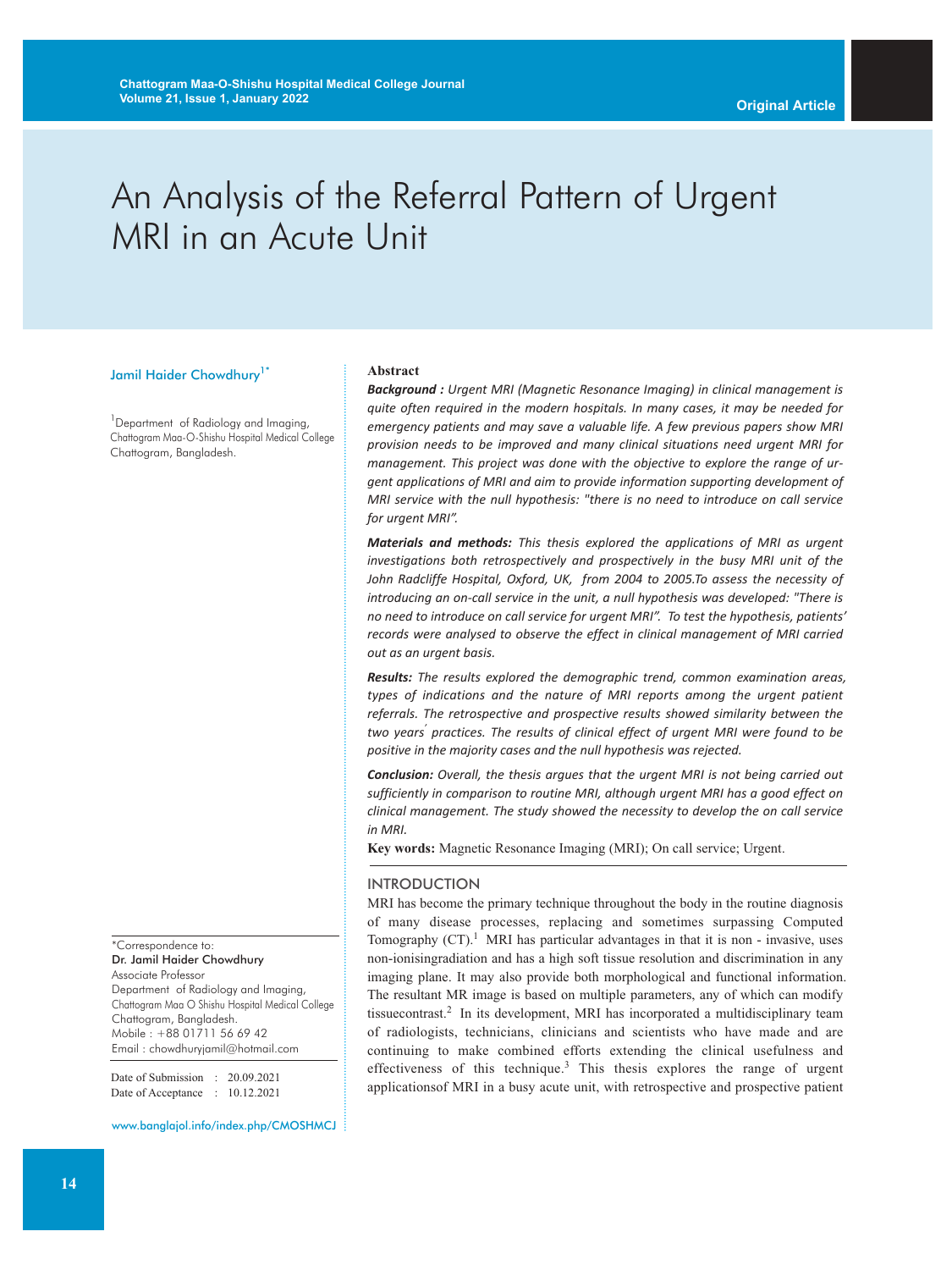referral analysis. A null hypothesis was made to introduce on call service for urgent MRI:"There is no need to introduce on call service for urgent MRI". To testthe null hypothesis, patients' records were analysed to see the effect of urgent MRI.

#### MATERIALS AND METHODS

Keeping the objectives and aim of this project in mind, I divided my experimental works into three parts. The experiments were done by analysing patient referral database from the Radiology Information System, collecting data from MRIunit on day to day basis and by analysing the patients' records.

# **METHODS AT A GLANCE**



Analysis of urgent MRI of both the experiments (1 and 2) as follows-

- Age
- Sex
- Examination area
- Indications
- MRI reports.

### **EXPERIMENT 1:**

**Retrospective Analysis of Patient Referral in the MRI Unit** *Aim:* To explore the objectives of this project by analysing the urgent patient referrals to acute MRI unit.

#### *Retrospective study:*

For the retrospective study, the list of 12 months of patient referral to MRI centre, the John Radcliffe Hospital, was collected from RIS (Radiology Information System). This12 month consists of the whole of the year 2004. To get a significant amount of data, 12 months was selected.

In the specified sampling period of 12 months in 2004, the referred patients were divided into three groups:

- i) Urgent: MRI done within 24 hours of referral.
- ii) Semi urgent: MRI done within 1 5 days of referral.
- iii) Routine: MRI done after 5 days of referral.

As experiment 1 was done to explore the range of urgent

applications of MRI, only the urgent patient referrals were marked and separated. Then each urgent case was explored individually by data collection sheet.

# **EXPERIMENT 2:**

#### **Prospective Analysis of the Patient Referral**

*Aim:* To explore the urgent range of applications and to compare the findings of

previous practice with the present situation.

#### *Prospective study:*

For prospective analysis, only one month from January 25, 2005 to February 25, 2005 was chosen.

This time data was collected by day to day basis at the reception desk of the MRIcentre in the specified period. As the MRI reports were not available on the same day, they were collected from the computer database later.

After collecting data from all the patient referrals in one month, the urgent patients' data were separated as that of experiment 1. Now each of the urgent referrals was explored according to the data collection sheet.

For both the retrospective and prospective study, the analysis was done in theidentical way for comparison.

# **EXPERIMENT 3:**

# **Exploration of Effect of Urgent MRI in Clinical Management:**

*Aim:* To observe the necessity of introducing an on call service for urgent MRI procedures with the null hypothesis:

"There is no need to introduce on call service for urgent MRI".

# **Clinical Management after Urgent MRI Procedures**

To get the information regarding the management after urgent MRI, the patients records were analysed with strict confidentiality.

The effect on management after urgent MRI was analysed for only the retrospective data of experiment 1 (The patients who went through MRI within 24 hours of their referral).

Considering the time of preparing this project, I did not wait for the effect of the urgent MRI procedures in the prospective study of one month. According to the retrospective study, the hospital number of the patients who got urgent MRI in 2004 was marked and the records of those specific patients were brought in the MRI centre to analyse the effects in a confidential way. According to the patients' record, the effect on clinical management after each urgent MRI procedure was analysed as follows:

# **Effect on Diagnosis and Treatment in 24 Hours:**

- None: there was no effect on diagnosis and treatment.
- Positive: there was good effect on diagnosis and treatment.
- Negative: there was bad effect on diagnosis and treatment.

#### **Effect on Hospital Stay**

- None: there was no effect on hospital stay.
- Positive: hospital stay was  $\leq$  = 7 days after urgent MRI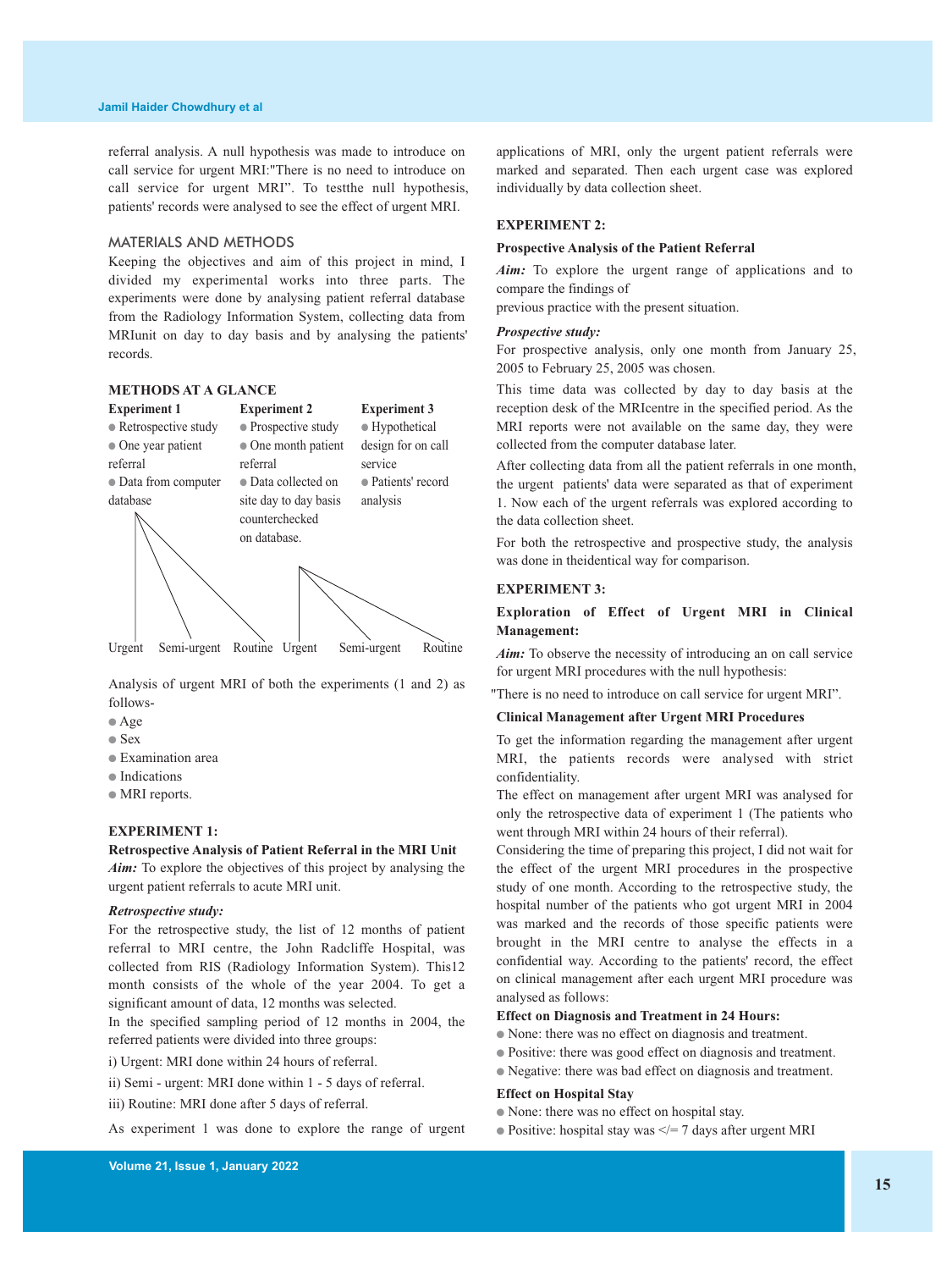#### **An Analysis of the Referral Pattern of Urgent MRI in an Acute Unit**

● Negative: hospital stay was >7 days after urgent MRI.

The length of stay after urgent MRI was measured as an indication of the management following MRI. This did not record the reduction in hospital stay resulting from MRI; this information could not be obtained from this study.

#### **Consideration of the Null Hypothesis:**

To reject the null hypothesis, I anticipated obtaining  $a > 50\%$ positive result in diagnosis and treatment after urgent MRI as well as a  $>50\%$  positive result in hospital stay.

Choice of more than 50% positive result in both the clinical effects as a deciding

parameter was not evaluated statistically, rather I took consideration of clinical outcome as well as the cost benefit ratio in the major population.

Prior to commencement of this study, the research protocol was approved by thesis committee of University of Oxford.

#### RESULTS

# **Results of Experiment 1:**

Duration: Jan, 01 - Dec, 31: 2004 (One year) Total patient referral in the MRIunit: 5670 (Total population as 100%).

**Table I** Retrospective analysis (At a glance)

| NUMBER OF URGENT MRI        | -33  | $0.6\%$ |
|-----------------------------|------|---------|
| NUMBER OF SEMI - URGENT MRI | 252  | $4.4\%$ |
| NUMBER OF ROUTINE MRI       | 5385 | 95%     |

#### **Results of Experiment 2:**

Duration:Jan, 25, 2005 - Feb, 25, 2005 (One month)

Total patient referral in MRI the unit:

511 (Total population as 100%)

**Table II** Prospective analysis (At a glance)

| NUMBER OF URGENT MRI        | $(1)$ <sup>Q</sup> | $2\%$  |
|-----------------------------|--------------------|--------|
| NUMBER OF SEMI - URGENT MRI | 38                 | $7\%$  |
| ' NUMBER OF ROUTINE MRI     | 464                | $91\%$ |

# **OVERALL RESULTS AT A GLANCE IN EXPERIMENT ONE AND TWO**

# **Comparative Results of Retrospective and Prospective Analysis:**

**Table III** Results of theurgent MRI in retrospective one year and prospective one month

| Topic      | Results of urgent MRI             | Results of urgent MRI                  |
|------------|-----------------------------------|----------------------------------------|
|            | Duration: Jan - Dec, 2004         | Duration: Jan25 - Feb 25, 2005         |
|            | Retrospective data base analysis. | Prospective on site data collection.   |
| Percentage | Out of total 5670 referral, the   | Out of 511 referrals, the urgent cases |
|            | number of urgent MRI was 33       | were only 9 which are around 2% of     |
|            | which represent less than 1%.     | the total referrals.                   |

| Age                | $0 - 12:12%$                 | $0-12:11%$                       |
|--------------------|------------------------------|----------------------------------|
|                    | 13-60:55%                    | 13-60:56%                        |
|                    | $>60:33\%$                   | $>60:33\%$                       |
| Sex                | $M - 48%$                    | $M - 33%$                        |
|                    | $F-52%$                      | $F-67%$                          |
|                    | Most common:                 | Most common:                     |
| Examination        | <b>Brain: 28%</b>            | Brain: 34%                       |
| area:              | Lower limb: 18%              | Lower limb: 11%                  |
|                    | Cervical spine: 18%          | Cervical spine: 11%              |
|                    | Lumber spine: 18%            | Thoracic spine: 11%              |
|                    | MRICP.-9%                    | Total spine: 11%                 |
|                    |                              | <b>MRICP: 11%</b>                |
|                    | Nil:                         | Nil:                             |
|                    | Chest, Face, Upper limb and  | Chest, Face, Upper limb, Pelvis, |
|                    | Total spine.                 | Lumbar spine.                    |
|                    | Most common-.                | Most common:                     |
| <b>Indications</b> |                              |                                  |
|                    | Non - specific: 43%          | Orthopaedic - Traumatic: 33%     |
|                    | Orthopaedic - Traumatic: 30% | Medical 33%                      |
|                    | Oncological: 15%             | Surgical: 11%                    |
|                    | Medical: 9%                  | Oncological-. 11%                |
|                    | Surgical: 3%                 | Non - specific: 11%              |
|                    | Nil:                         | Nil:                             |
|                    | Gynaecology and Obstetric.   | Gynaecology and Obstetric.       |
| Reports:           | Positive: 57%                | Positive: 56%                    |
|                    | Negative: 31%                | Negative: 11%                    |
|                    | Equivocal: 12%               | Equivocal:33%                    |
|                    |                              |                                  |

# **RESULTS OF EXPERIMENT 3:**

### **Effect on Clinical Management after Urgent MRI:** Total urgent MRI in 2004: 33

Patients' record found in the hospital: 21

Out of 21 patients' records (Total population as 100%), following results were found:

**Table IV** Effect on clinical diagnosis and treatment in 24 hours

| <b>NONE</b>     | NO EFFECT          |    | <b>29%</b> |
|-----------------|--------------------|----|------------|
| <b>POSITIVE</b> | <b>GOOD EFFECT</b> |    | 71\%       |
| <b>NEGATIVE</b> | <b>BAD EFFECT</b>  | 00 | $0\%$      |
|                 |                    |    |            |

**Table V** Effect on hospital stay

| <b>NONE</b>     | <b>NO EFFECT</b> |    | 14% |
|-----------------|------------------|----|-----|
| <b>POSITIVE</b> | $\leq$ 7 DAYS    | 14 | 67% |
| <b>NEGATIVE</b> | $>$ 7 DAYS       |    | 19% |

As there was more than 50% positive result found in both studies, the null hypothesis: "There is no need to introduce an on call service for urgent MRI" was rejected.

# **DISCUSSION**

MRI is relatively a new technique among different imaging modalities in the present clinical arena. The radiation free imaging with excellent multiplaner capability shows good potential of the technique in the long run. In the light of technological development, it will be no surprise if MRI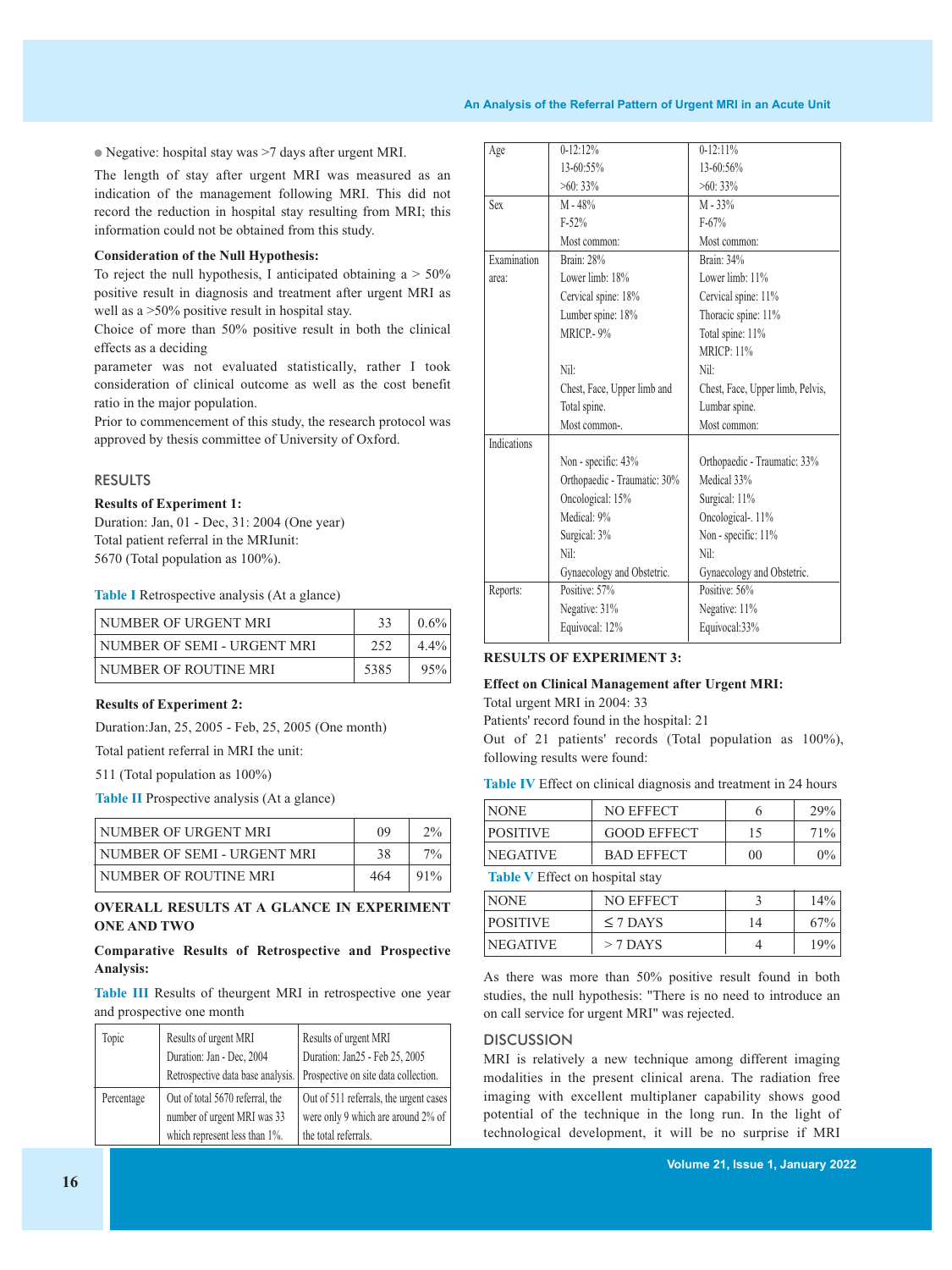service is developed in the A & E department for emergency patients, as is CT right now.Considering the future potential of this imaging modality, this project related to urgent MRIis relevant as well as effective.

In 2004, the total urgent MRI procedure was below 1%but in the present practice of 2005, it was around 2%. Overall, the percentage reflected the scarcity of urgent MRI. Due to the long waiting list of routine MRI, urgent cases are probably not getting sufficient access.

The urgent MRI results could be clearly compared in the twoyear practice.

Though the comparison was done between one year of data and one month of data, the results showed similarity inthe demographic trend, examination areas, MRI reports and common indications. The study result revealed no such major difference.

To accept / reject the null hypothesis, I found no reason to perform statistical analysis. Even one positive effect after urgent MRI procedure out of 21 patients (Who went through urgent MRI in 2004) should reject the null hypothesis if it is financially possible.

But considering the financial cost involved with an on call service and other alternative imaging modalities available, I conclude more than 50% positive results should be found in the two parameters (Good effect on diagnosis and treatment in 24 hours and Hospital stay  $\leq 7$  days) to reject the null hypothesis. More than 50% was taken as the borderline to show a positive result in the majority population.

As I discussed in methods, this length of hospital stay after urgent MRI was measured as an indication of the management following MRI. This does not record the reduction in hospital stay resulting from MRI; this information could not be obtained from this study. It would only be available from a study which randomised patients into MRI and non - MRIgroups followed by prospective observation of the hospital stay in the two groups. There are other factors to consider like disease pattern, severity etc.

As the majority population (>50%) showed a positive effect in clinical situations as well as hospital stay, I thought to reject the null hypothesis upon which other workers may start to consider - how to implement the on call MRI.

A study concludedthat demand for MRI was likely to grow by 12.5 and 18.5% per anum in West Midlands, UK. The work proposed that 8 - 14 additional MRI scanners might be required in the next few years. <sup>4</sup> According to another article, detecting acute coronary syndrome in the emergency department using cardiac MRI was studied in 161 consecutive patients in a prospective study. The study concluded that MRI was more specific than an abnormalECG and the strongest predictor of acute coronary syndrome.This work shows the necessity of urgent MRI in the emergency clinical situation like acute coronary syndrome, when a few minutes delay may cause fatal

outcome in the prognosis of the patient. <sup>5</sup> Another work results showed that the bed cost is the major expense incurred by the delayed diagnosis of a suspected occult femoral neck fracture.However, the study concludes that an urgent MRI study performed at the time of initial assessment could markedly reduce the cost of managing this group. <sup>6</sup> Objective of another study was to highlight the diagnostic challenge of spinal epidural abscess. A retrospective study of non tubercular Spinal Epidural Abscesses (SEA) was carried out. It was concluded in the article that fever is not mandatory for the diagnosis of SEA. Patients with localized back / neck pain and raised inflammatory markers need urgent MRI.<sup>7</sup> Another study concluded that patients who develop spinal metastasis are at risk of irreversible spinal cord damage. Weakness and sensory abnormalities are reported late and identified even later, despite patients having reported pain for a considerable time. The only accurate investigation to establish the presence and site of a compressive lesion is MRI. 8

Another article indicates that basilar artery thrombosis should be diagnosed immediately,as intra - arterial thrombolysis might improve the outcome. Diffusion weighted MRI, three dimensional time of flight MR angiography provide additional insight into the extent of ischemia and the level of the occlusion. The article suggests the feasibility of a non - invasive diagnostic and prognostic approach with MRI in basilar occlusion. 9

An article states that a 50 year old female nurse with an unremarkable medicalhistory experienced acute mid thoracic pain, radiating to the chest and increasing during inspiration. Laboratory tests, chest X-ray and ECG all were normal. The clinical diagnosis of probable pulmonary embolism was made and anticoagulant therapy was started. An MRI revealed a large anterior spinal epidural hematoma, extending from C7 down to T8. Urgent decompression laminectomy and subsequent partial evacuation of the hematoma were performed. No bleeding source was found during operation. The patient made a remarkable post - operative recovery.<sup>10</sup>

Little work has already been done on the need of urgent MRI in clinical management. These works were mainly focused on the need of urgent MRI in individual clinical situations. But there was no work on overall urgent MRI applications. This project therefore creates an overall idea on urgent MRI procedures in an acute unit. My work cross - sectioned almost all the aspects of urgent MRI referrals including age and sex of the referred patients, common examination areas, frequent indications and MRI reports.

Very few previous works on MRIservice were found. The previous articles were mainly related to general MRI provision among the patients. This project was very specific for MRI service development on call.

# LIMITATIONS

In the comparison of one-year previous practice and one-month present practice, the ratio of duration was 12: 1. But for a better comparative result, the duration of both studies should be the same.